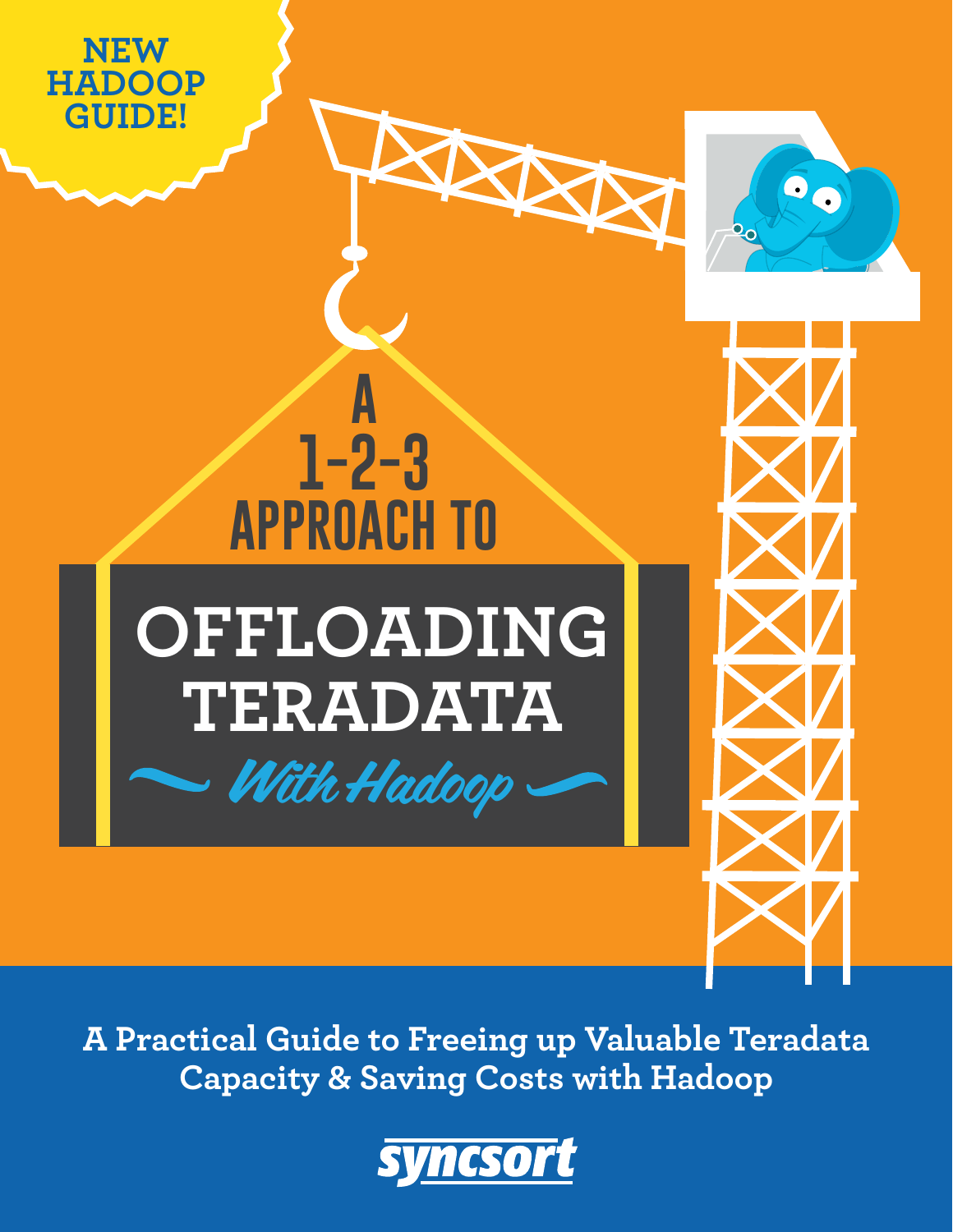

**INTRO: THE PERVASIVE IMPACT OF ELT THE HADOOP OPPORTUNITY BUILDING THE ENTERPRISE DATA HUB PHASE I: IDENTIFY PHASE II: OFFLOAD PHASE III: OPTIMIZE & SECURE SHIFTING ELT WORKLOADS TO HADOOP SYNCSORT'S TERADATA OFFLOAD SOLUTION**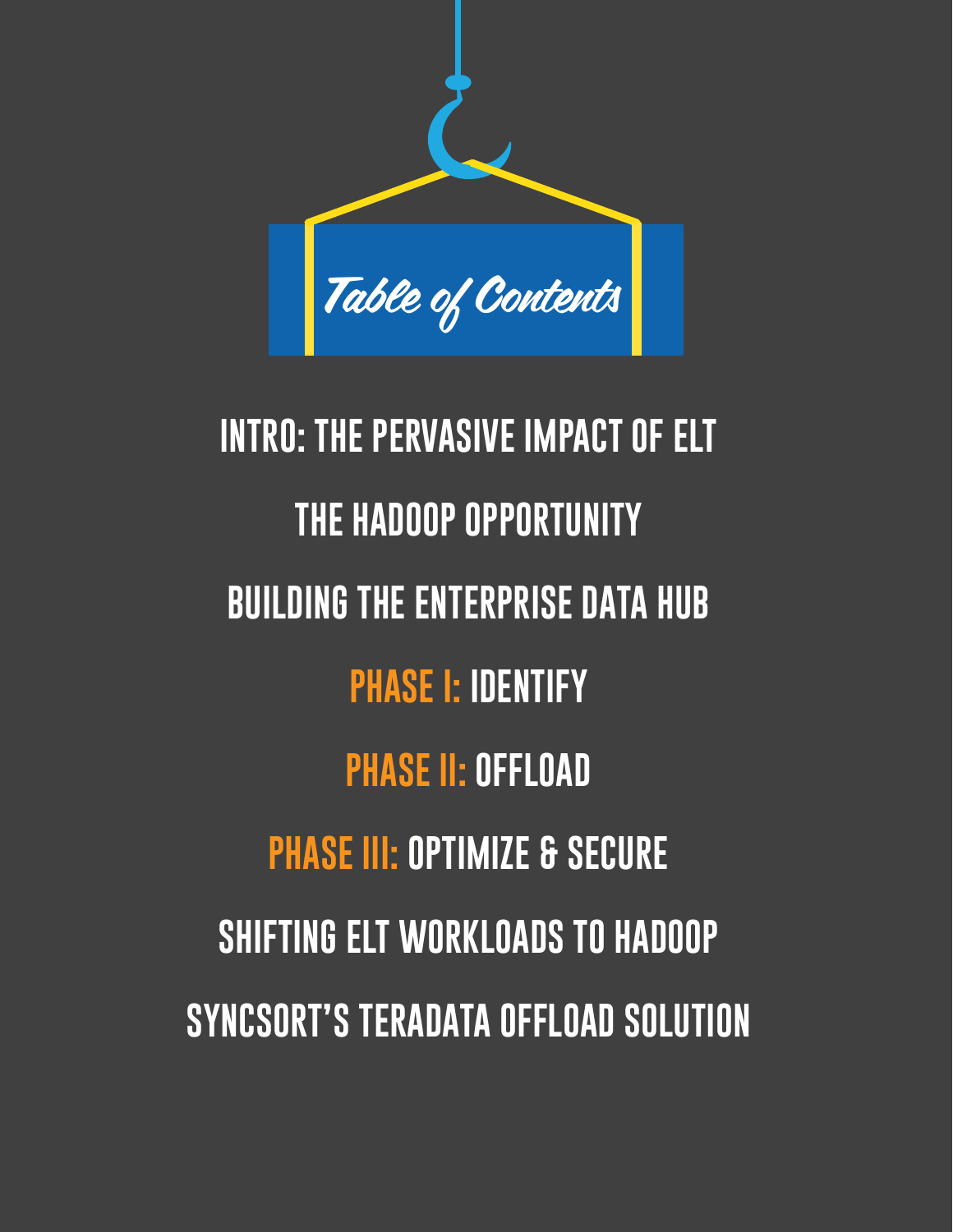# **THE PERVASIVE IMPACT OF ELT**

At an event in late 2013 to unveil grants to support Big Data programs at prominent universities, John Holdren, director of the White House Office of Science and Technology Policy stated, "Big data is now a super-big deal." The ability to make sense of Big Data is so prized that a growing list of educational institutions are now offering degrees in the discipline. With the universe of data measuring more than 3 trillion gigabytes and expected to double every two years, the focus on big data is understandable. To unlock its power, data integration and, more specifically, ETL (Extract, Transform, Load) holds the key.

Intro

ETL is the process by which raw data is moved from source systems, manipulated into a consumable format, and loaded into a target system for performing advanced analytics and reporting. For years, organizations have struggled to scale traditional ETL architectures to keep up with the three V's of Big Data – high-volume, high-velocity, and high-variety of data assets. Unable to keep pace, conventional data integration approaches forced IT to push the transformations down to enterprise data warehouses, like Teradata, creating a shift from ETL to ELT. But this proved to be a costly and inefficient approach.

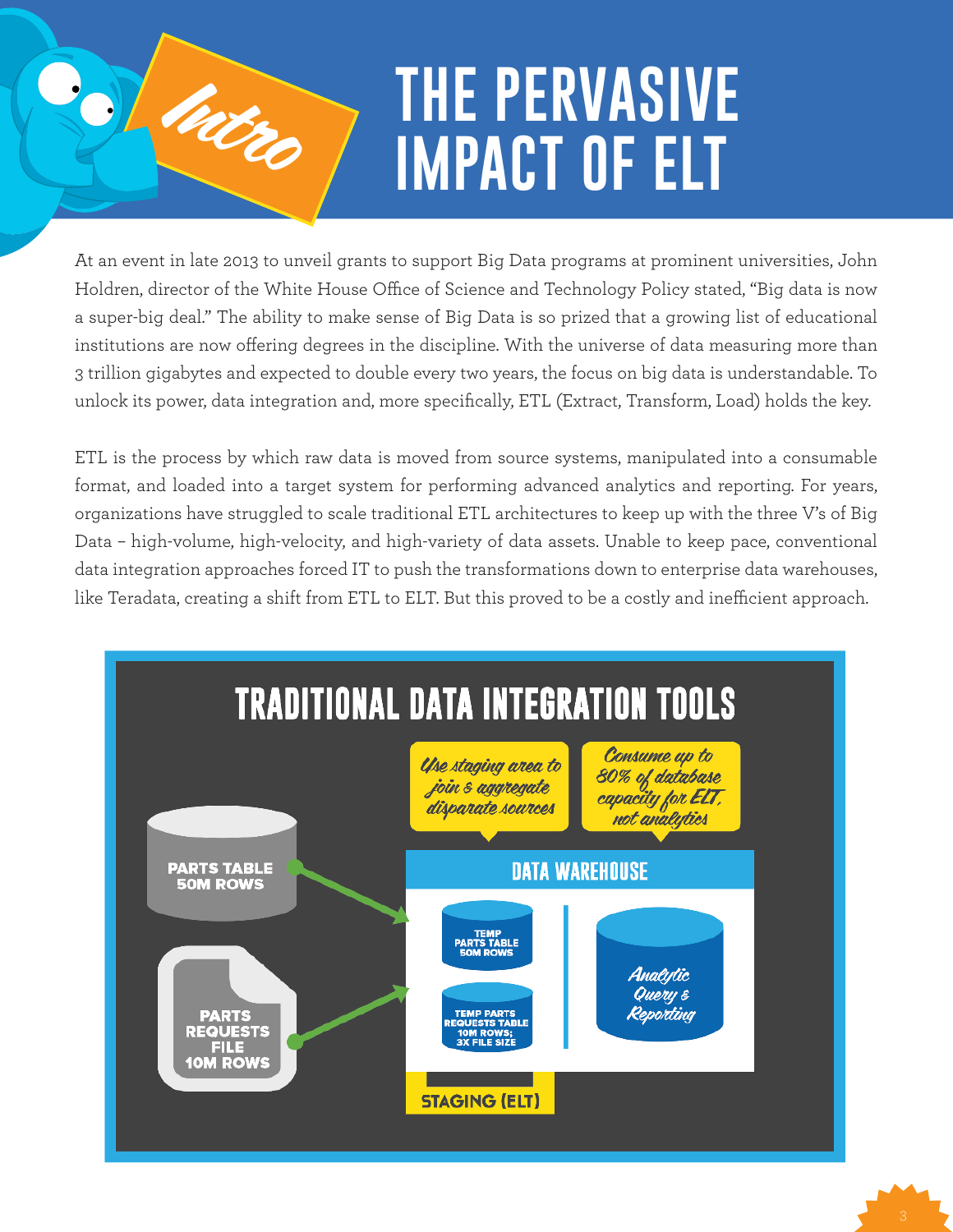Enterprises are asking for fresher data – from daily, to hourly, to real-time – as well as access to historical data from more sources and for longer periods of time, and they need it faster and cheaper. ELT simply can't satisfy these requirements. According to Gartner, nearly 70% of all data warehouses are performance and capacity constrained. Longer batch windows – from 4 hours, to 8, and even 12 hours – are quickly becoming the norm, competing with the actual intended use of Teradata (reporting and analytics) and hampering response times.

With costs and data volumes growing, data retention capacity measures 3 months at best, making it impossible to capture the insights longer data histories can provide. A pressing requirement of Big Data, connecting new data sources – structured, unstructured or semi-structured – to the breadth of analysis capabilities can take months. Simply adding a single new metric or column is burdensome. Organizations quickly find themselves in an unsustainable position with costs outpacing data volume. It's no surprise that many cite total cost of ownership as their #1 challenge with their data integration tools.



With no end in sight to the digital explosion, organizations are more recently looking at Hadoop as the perfect staging area to collect and transform data from disparate sources, before selectively loading key datasets into Teradata for valuable analytics, operational intelligence, and end-user queries. By shifting ETL to Hadoop – offloading heavy transformations from Teradata – organizations are finding they can dramatically reduce costs, incorporate new data faster, and free up Teradata capacity for faster analytics and end-user response times.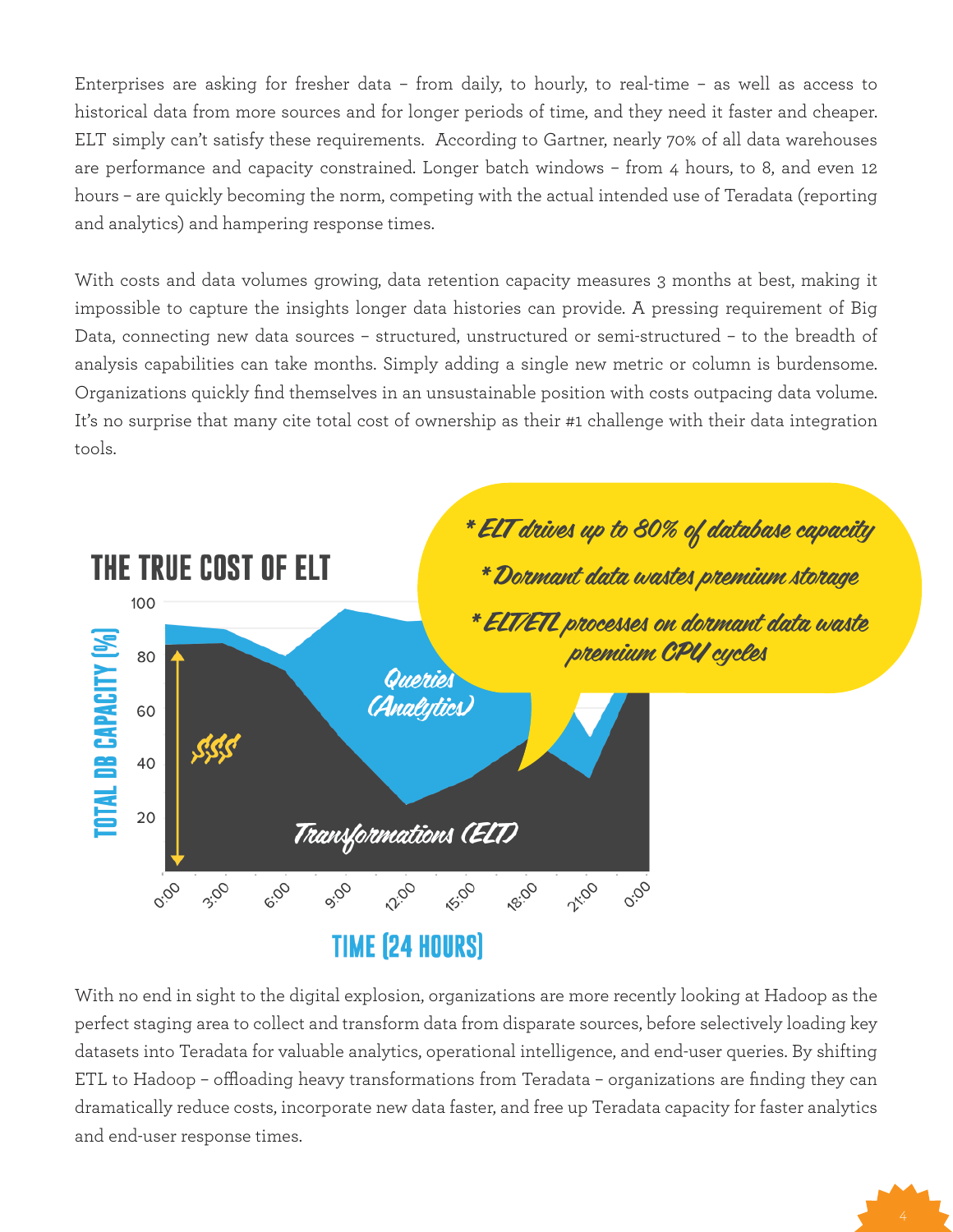# **THE HADOOP OPPORTUNITY**

Hadoop has quickly become the new operating system for managing Big Data with massive horizontal scalability along with system-level services that allow developers to create Big Data applications at a highly disruptive cost and free up storage and processing power from premium platforms like Teradata. Estimates from multiple sources indicate managing data in Hadoop can range from \$500 to \$2,000 per terabyte of data, compared to \$20,000 to \$100,000 per terabyte for high-end data warehouses. Meanwhile, even Teradata recognizes that ELT workloads consume a significant amount of data warehouse resources.<sup>1</sup> Recapturing some of that capacity provides a huge opportunity to defer the costs of a Teradata upgrade while making the most of newfound data warehouse capacity. With ELT driving up to 80% of Teradata resource utilization, the upside can be significant.

Shifting ETL to Hadoop not only saves costs but helps IT departments be more agile and work more efficiently, reallocating Teradata resources – hardware as well as highly-skilled Teradata developers and business analysts – toward high-value activities such as sophisticated analytics and interactive queries. High-performance and high-scalability are key reasons why organizations select Teradata as their data warehouse. Unfortunately, these advantages quickly get lost in a fog of ELT workloads. Using Hadoop to allocate workloads appropriately enables organizations to realize the advantages of reliability, accuracy, consistency, and low latency that Teradata delivers.



*1 http://blogs.barrons.com/techtraderdaily/2013/10/31/teradata-slips-q3-q4-remarks-prompt-great-hadoop-debate/*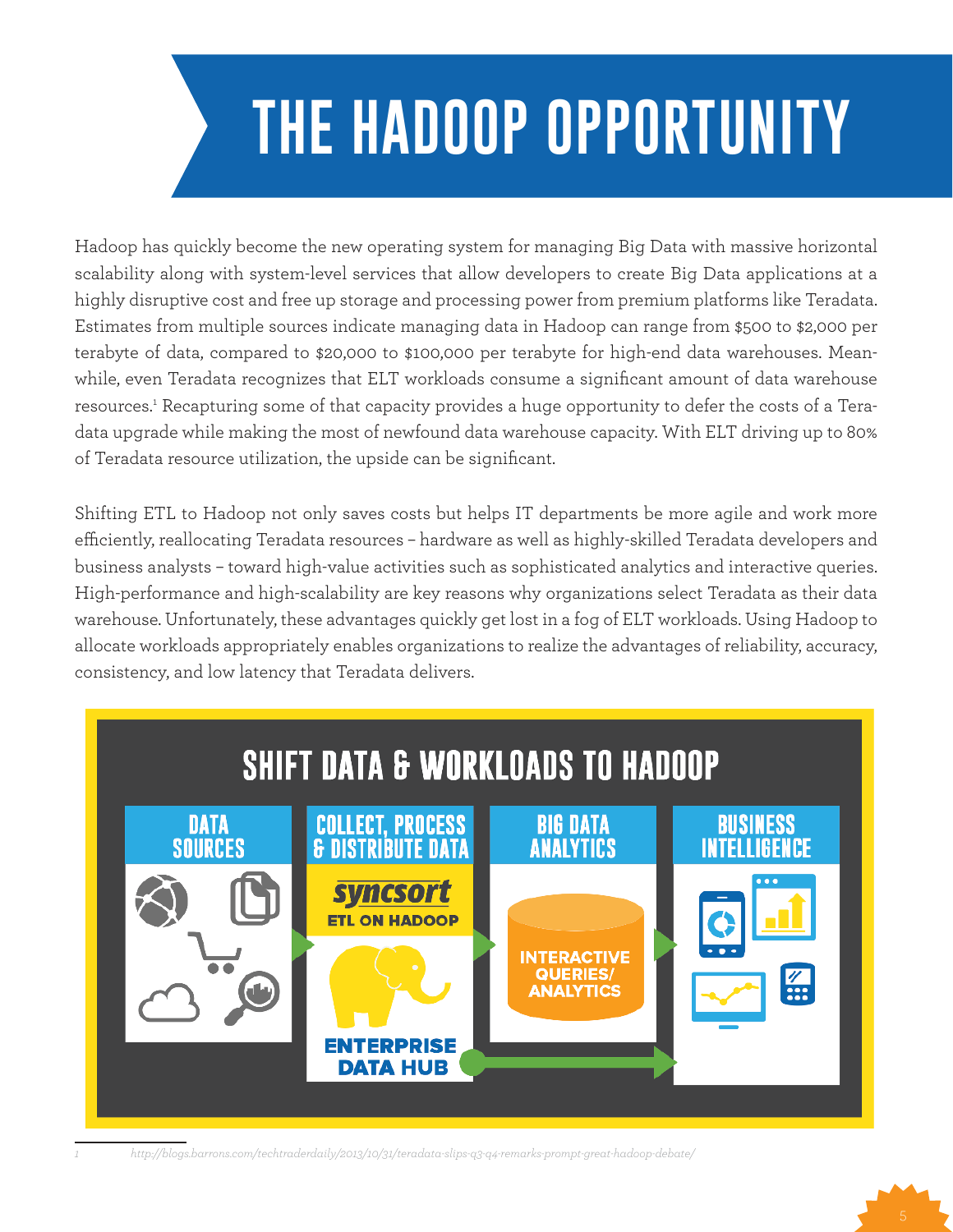But Hadoop is not a complete ETL solution. While Hadoop offers powerful utilities and virtually unlimited horizontal scalability, it does not provide the complete set of functionality users need for enterprise ETL. In most cases, these gaps must be filled through complex manual coding, slowing Hadoop adoption and frustrating organizations eager to deliver results.

However, there is a way to combine the benefits of purpose-built, high-performance ETL with Hadoop, optimizing your Teradata data warehouse while gaining all the benefits of a complete ETL solution.

This guide will provide a three-phased approach to help you overcome some of the biggest challenges of creating an enterprise data hub on Hadoop, and arm you with some best practices to accelerate data integration efforts. By following these steps you'll be able to:

- → Gain fresher data, from right time to real time
- $\rightarrow$  Keep all data as long as you want, up to months, years and beyond
- → Optimize your data warehouse for faster queries and faster analysis
- → Blend new data fast, from structured to unstructured, mainframe to the Cloud
- →Free up your budget, from \$100K per terabyte to \$2K per terabyte

The cost savings alone will allow you to justify the investment in Hadoop and help you to gradually build up your organization's Hadoop skills. And the additional capacity will enable you to focus more resources on interactive user queries, speed-of-thought analytics, and business intelligence so you can capitalize on the key strengths of your Teradata platform.

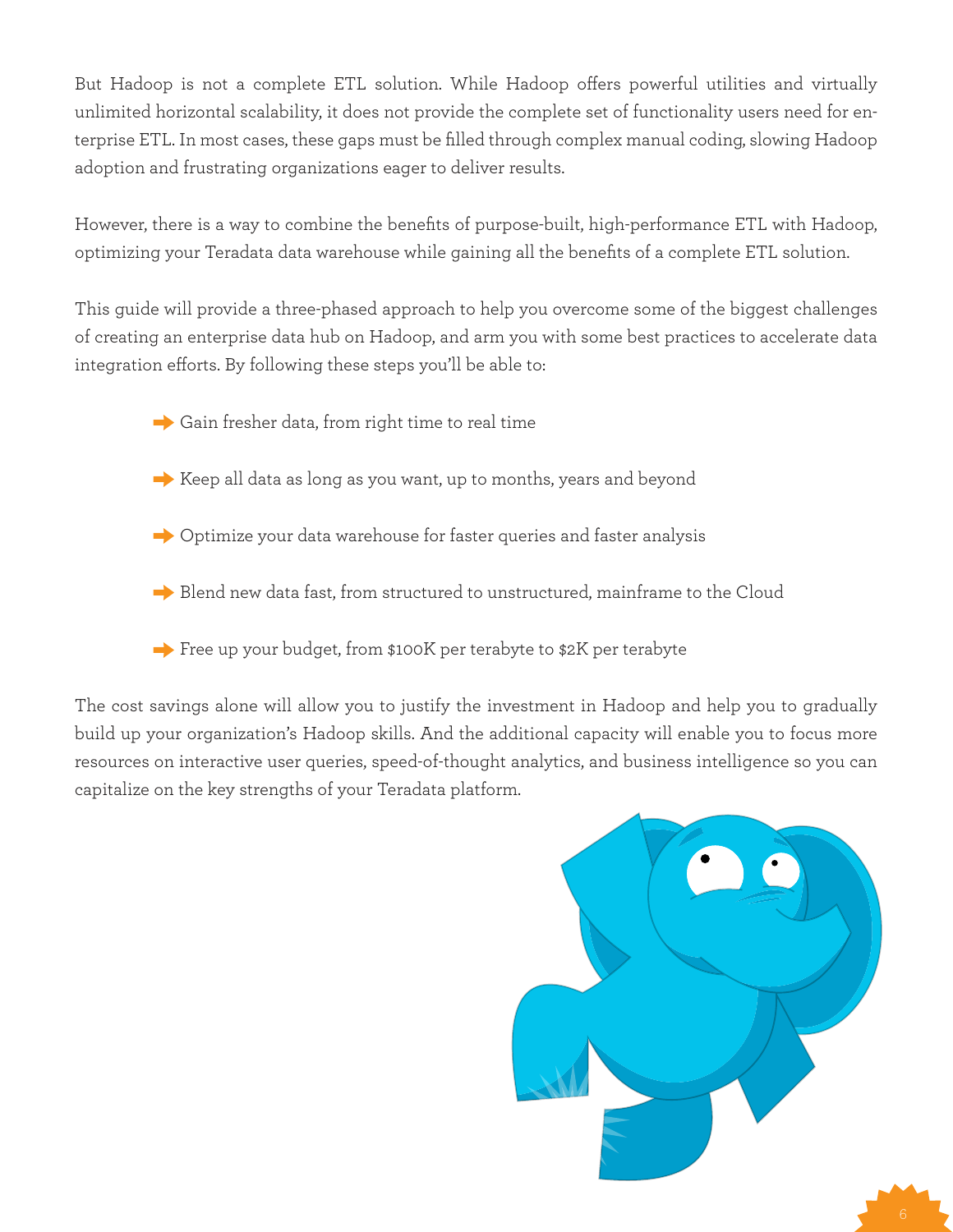

Most organizations have spent considerable time and money building their existing data warehouse architecture. Once considered best practices, these architectures called for large and expensive data integration staging areas to blend data from disparate sources. But increasing demands for information have proven to be too much for this approach to handle on a number of fronts:

- → **COSTS** Relying on Teradata for heavy data transformations results in unsustainable costs and complexity. With ELT processes driving anywhere from 40% to 80% of database workloads, it isn't unusual for organizations to spend upwards of \$500K per year on additional Teradata capacity…just to keep the lights on!
- → **DATA VOLUME AND VARIETY** Connecting to and managing growing volumes and sources of data in order to make the best business decisions and discover new business opportunities is no longer possible with a combination of Teradata and manual approaches.
- →**SERVICE LEVEL AGREEMENTS (SLAs)** Unable to meet SLAs with existing infrastructure, user frustration is on the rise with bottlenecks that turn minutes and hours into days when waiting for reports.

Whatever your primary objectives may be - reducing costs, leveraging more data, or meeting SLAs many organizations are forced to look for an alternative approach to integrating data.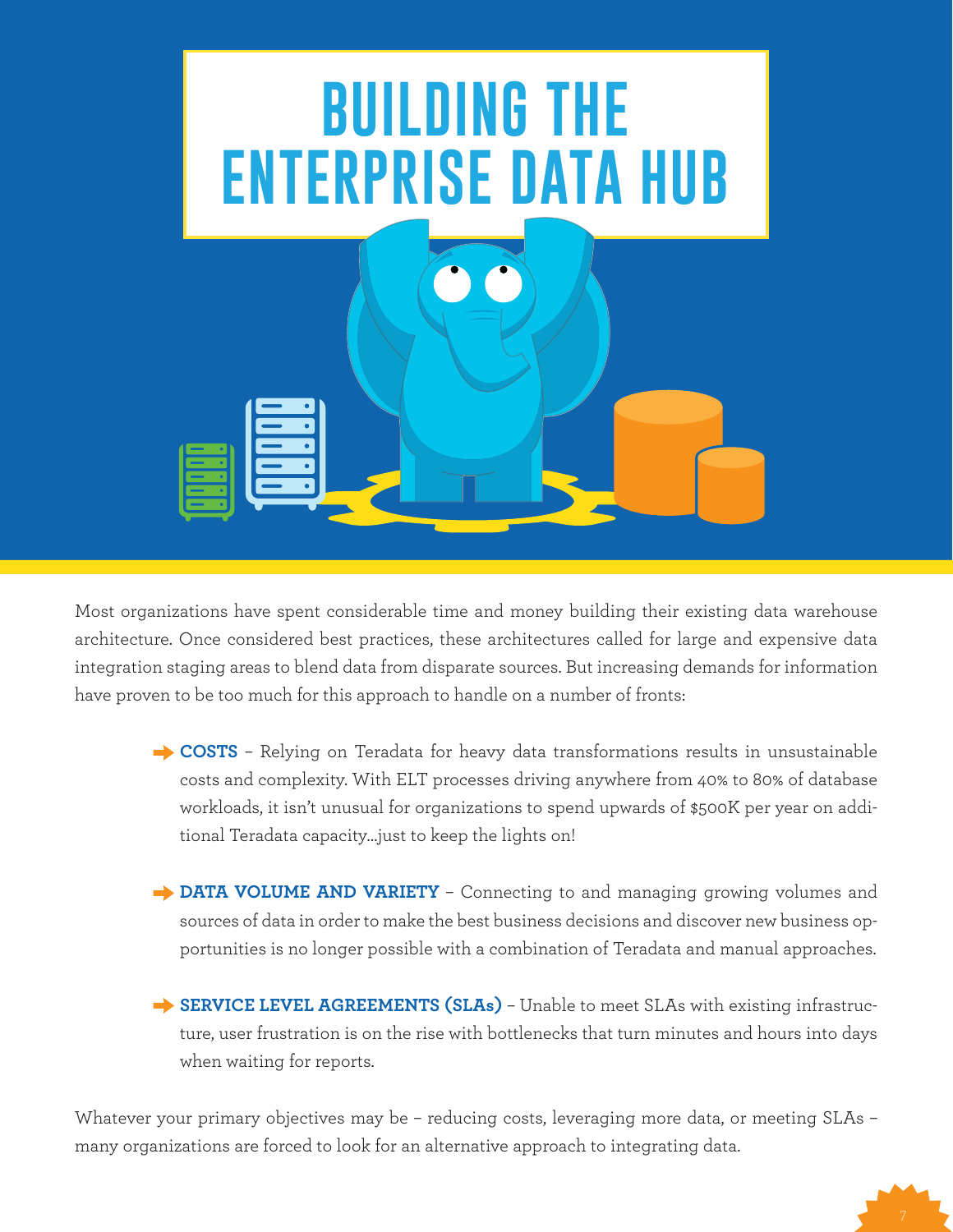Realizing the critical value of data to sustain competitiveness, Hadoop has become the framework of choice to store all the data available to the organization. Using Hadoop as the central repository for all kinds of data, organizations can accelerate time-to-insight and reduce the overall costs of collecting, processing and distributing data. However it's important to remember that Hadoop was not designed as an ETL tool but as an operating system that, with the right tools and approach, enables you to harness the power of Big Data. It isn't realistic to expect it to do everything a high-performance ETL solution can.

Some of the main challenges of using Hadoop as your main ETL tool include:

- →Finding and paying for skilled Hadoop programmers with knowledge of Java, Pig, Hive, and Sqoop
- →Jeopardizing gains in productivity as Hadoop lacks traditional "enterprise ETL" functionality – point and click interfaces, metadata, re-usability, and connectivity – forcing a return to complex coding and the associated development delays, maintenance, and reuse headaches
- → Hindering performance by supplementing Hadoop with tools that introduce additional overhead and can't leverage and optimize the Hadoop architecture

The following three-phased approach can help you overcome the challenges of offloading data and ELT workloads from Teradata to Hadoop:

- →**PHASE I:** Identify infrequently used "cold" and "warm" data. Pinpoint heavy workloads to prioritize for transformation. In most cases 20% of data transformations consume up to 80% of resources.
- → PHASE II: Offload expensive data and workloads to Hadoop quickly and securely with a single tool. Easily replicate existing workloads without coding.
- →**PHASE III:** Optimize & secure the new environment. Optimize performance for maximum throughput per node. Manage and secure all of your data with enterprise-class tools.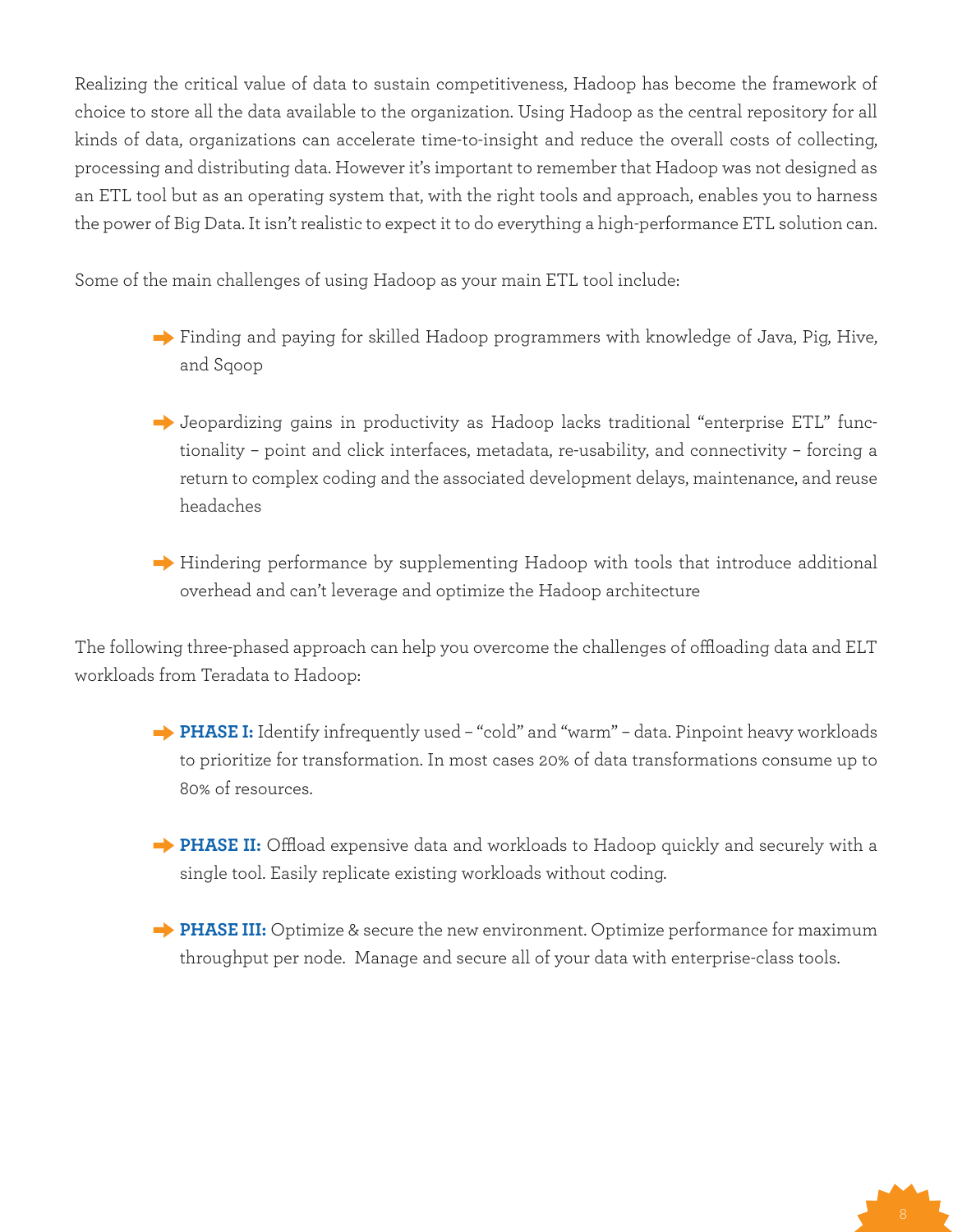### **THE SYNCSORT OFFLOAD FRAMEWORK**



#### **LET'S EXPLORE HOW EACH OF THESE PHASES WILL HELP ENSURE THAT YOU LAY A STRONG FOUNDATION FOR AN ENTERPRISE DATA HUB, ENABLING YOU TO ACHIEVE YOUR BUSINESS OBJECTIVES**

### **PHASE 1: IDENTIFY**

*You know data and workloads exist in your Teradata data warehouse that could be offloaded, but how do you identify them?*

Organizations are increasingly struggling with cost and processing limitations of using their Teradata data warehouse for ELT. Once considered best practices, staging areas have become the "dirty secret" of every data warehouse environment – one that consumes the lion's share of time, money, and effort. That's why many Hadoop implementations start with ELT offload initiatives. With cheap storage, high reliability, and massive scalability, Hadoop can in fact become the ideal staging area for all your data, a solid first step towards building your enterprise data hub. Handling transformations and batch processing in Hadoop can easily overcome the critical shortcomings of conventional data integration. But to prove the value of Hadoop and build momentum and executive-level support, early success rests in identifying which data transformations to target first.

Usually the top 20% of ELT workloads can consume up to 80% of resources, draining significant costs and IT effort due to hardware, tuning, and maintenance. Dormant data makes the problem even worse. Some data warehouses can contain significant volumes of rarely used data, wasting premium storage capacity and, even worse, consuming a tremendous amount of CPU on ELT workloads for data that the business doesn't actively use.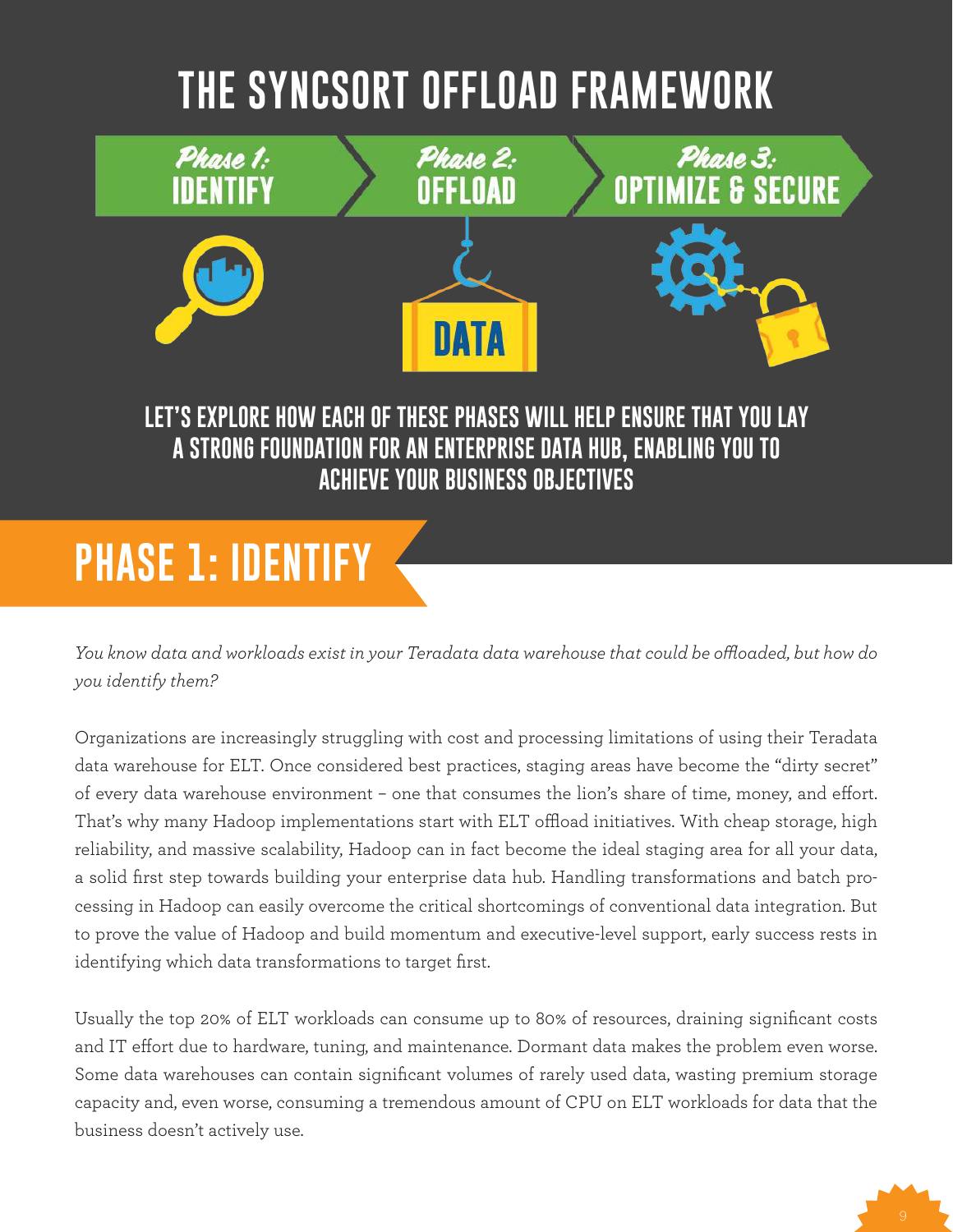Targeting these types of data and transformations first will achieve the best ROI with the fastest time to value and optimize results of Hadoop ETL efforts. Operational savings and deferred database costs can then be used to fund more strategic initiatives.

### **BEST PRACTICES:**

When identifying the top 20% of transformations to target for migration to Hadoop, look for jobs with one or more of these challenges:

- → Dormant data that isn't actively used but must be maintained
- → Relatively high elapsed processing times
- → Very complex scripts, including change-data-capture (CDC), slowly changing dimensions, raking functions, volatile tables, multiple merge, joins, cursors and unions
- →Files and semi-structured data, such as web logs and click-stream analysis
- → High impact on resource utilization, including CPU, memory, and storage
- → Unstable or error-prone code

In addition:

- →Look for utilities that automatically identify dormant data for active archive on Hadoop to accelerate your ability to recover premium Teradata storage
- →Leverage tools that provide integrated analysis and documentation of complex transformations and processes occurring in the data warehouse

#### **IDENTIFY WHAT SYNCSORT DOES FOR YOU:**

#### **80% Resources OF 20% OF transformations consume**

#### **Integrated analysis of EDW data & workloads to identify:**

- → Expensive transformations
- → Unused data
- → Rarely used historical data
- $\rightarrow$  Expensive user activity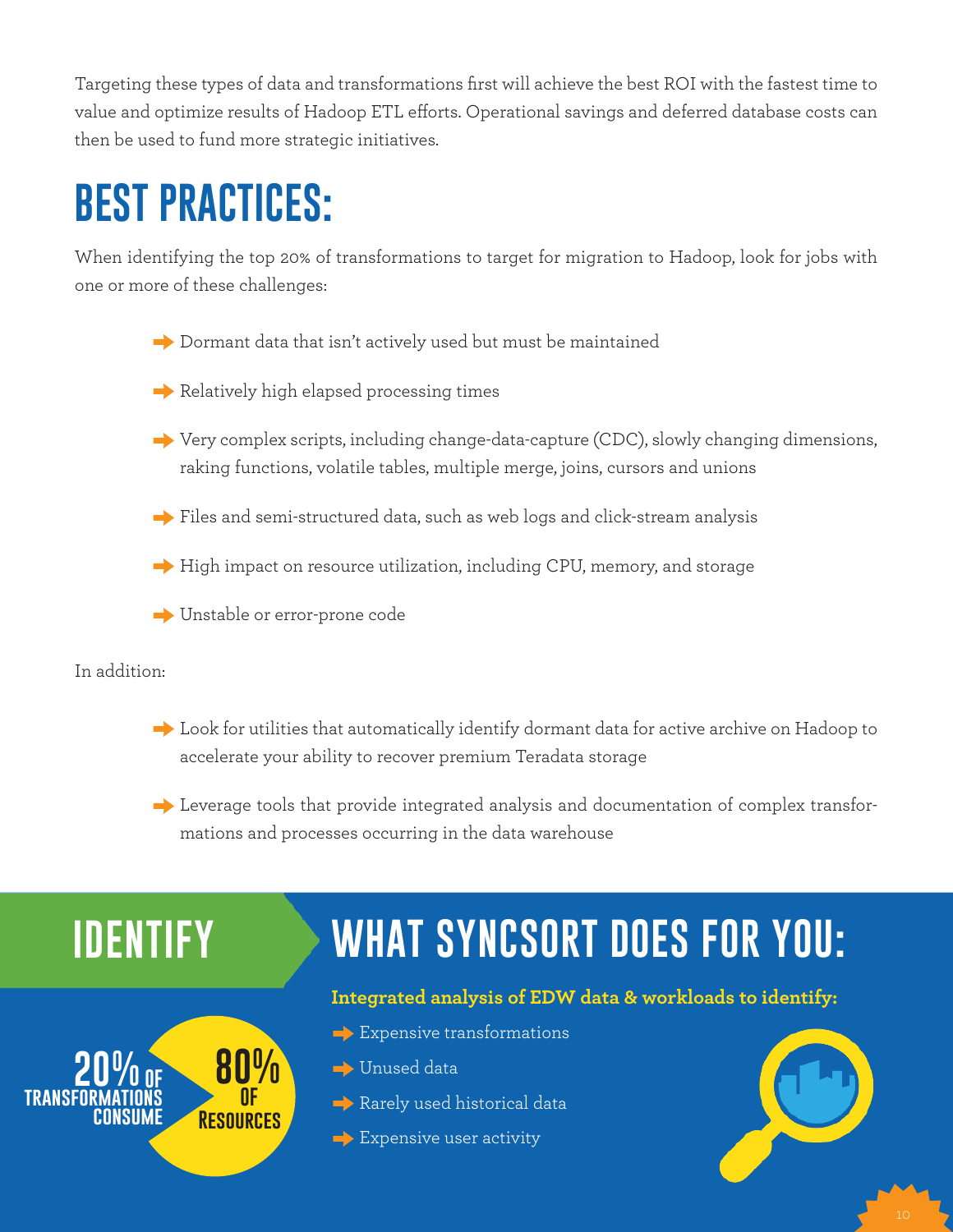## **PHASE II: OFFLOAD**

**MATA** 

#### *Do you have all the tools and skills necessary to access and move your data and processing?*

An enterprise data hub cannot be a silo; connectivity to Hadoop is critical. Big Data comes from a big list of data sources and targets, not just your Teradata data warehouse but also relational databases, files, CRM systems, web logs, social media, mainframes and legacy systems, new file formats such as JSON, etc. And that data needs to move in and out of Hadoop, which isn't trivial, requiring manually written custom scripts with numerous purpose-specific tools such as Sqoop for relational database tables, Hadoop fs shell for files, and Flume for ingesting logs.

Additionally, Hadoop offers no native support for mainframes, requiring a cumbersome, manual process. A majority of organizations in data-intensive industries like financial services, telecommunications, and retail have historically relied on mainframes for transactional applications and Teradata for analytics. It is critical to have an easy and secure way to bring mainframe data into Hadoop for archiving and processing, which can then feed relevant datasets to Teradata. Connectivity approaches that involve lots of disparate tools and hand coding mean every time something changes, highly-skilled Teradata analysts need to spend significant time and effort, which hinders time-to-insight.

Replicating transformations created using BTEQ scripts into Hadoop is another challenge. A rich ecosystem of Hadoop utilities are available to create ETL jobs, but they are all separately evolving projects and require specific, new skills. Developers need to be well-versed in Java, HiveQL, and Pig for developing meaningful MapReduce ETL jobs. Not only do these tools require hand coding, which reduces productivity, but in most cases you will also need a deep understanding of Hadoop and MapReduce, especially when there's the need for user-defined functions (UDF). Moreover, some scripts can result in additional overhead and even when written by expert developers will typically require numerous iterations to achieve optimal performance. For example, HiveQL statements need to be translated into MapReduce jobs before being submitted into Hadoop, adding overhead.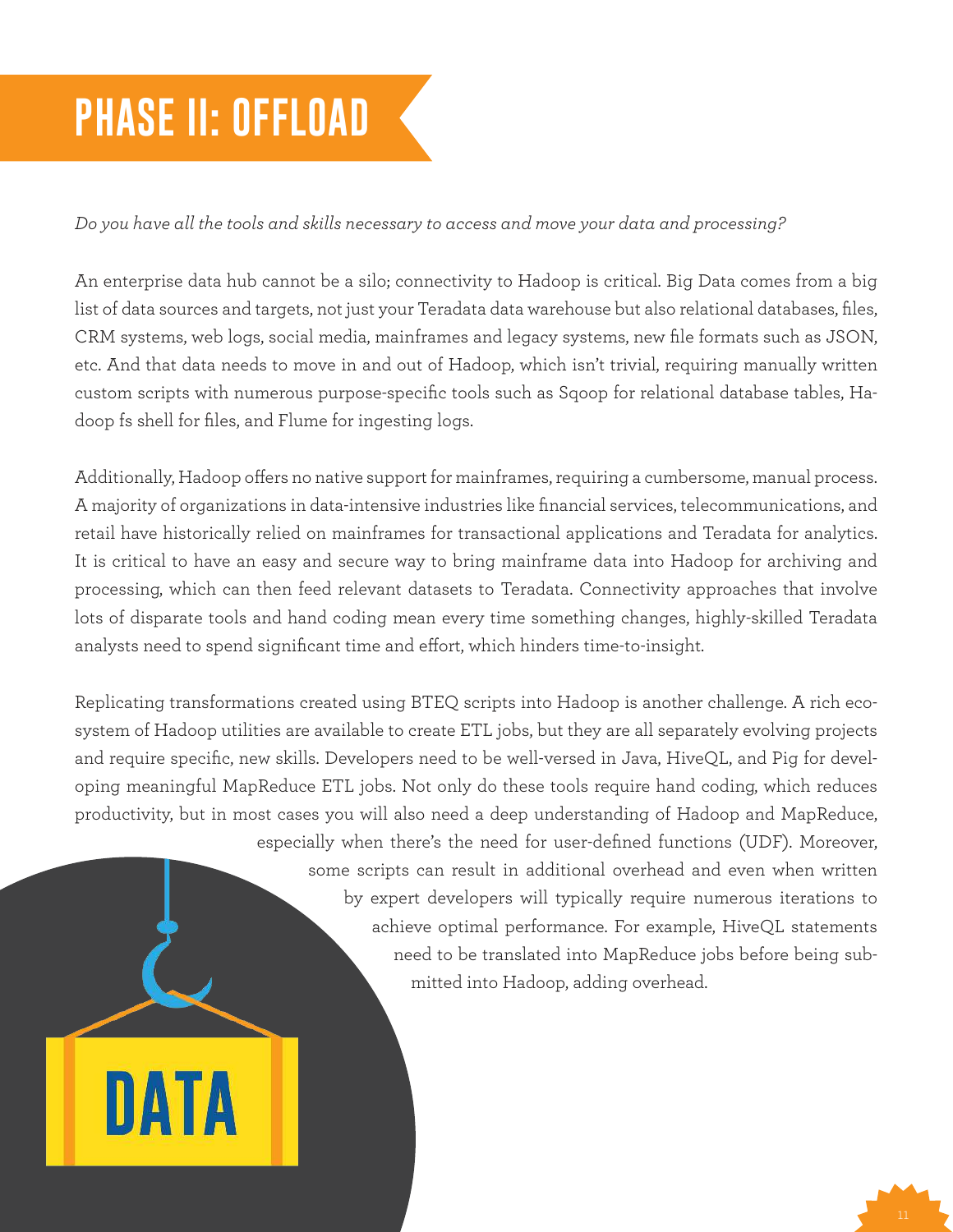Data transformations can quickly become complex with Hadoop. The gaps between Hadoop and enterprise ETL – connectivity and tasks like sort, joins and aggregations – require complex manual coding, in effect reverting to the inefficiencies and high costs of traditional data integration. Building more sophisticated data flows such as a CDC process, widely used in ETL today, is even more difficult in Hadoop. Data sets are typically much larger and distributed across data nodes in HDFS – records need to be co-located to identify changes; and then a great deal of hand coding and tuning (easily hundreds of lines of manual code) is required to achieve acceptable performance.

#### **BEST PRACTICES:**

Extracting value from Big Data requires extensive data connectivity and efficient processing. The easier and faster you make it to access, move, and process data, the more value you'll derive from your data and from your Hadoop investment.

- → Select a tool with a wide variety of connectors, including relational, cloud, files, and mainframe sources to simplify importing and exporting data to and from Hadoop
- → Adopt an approach that lets you pre-process data to sort, cleanse, filter, and compress it before loading into Hadoop for greatest efficiency
- →Leverage tools with point-and-click interfaces to quickly develop common ETL use cases and start migrating those first
- → Avoid tools that generate code or require manual coding
- → Ensure you can leverage existing programming resources with tools that offer pre-built data integration functions and a graphical user interface

### **OFFLOAD WHAT SYNCSORT DOES FOR YOU:**

#### **Access virtually any data, anywhere with one tool:**

- → Extract data & load into HDFS natively from Hadoop: RDBMS, JSON, XML, files, mainframe, cloud, & more
- → Cleanse, validate, partition, & compress

#### **Translate ELT workloads to optimized MapReduce processes, without coding:**

- → Develop MapReduce processes graphically
- → Develop & test locally in Windows
- →Fast-track development with reusable templates
- → Create once, re-use many times!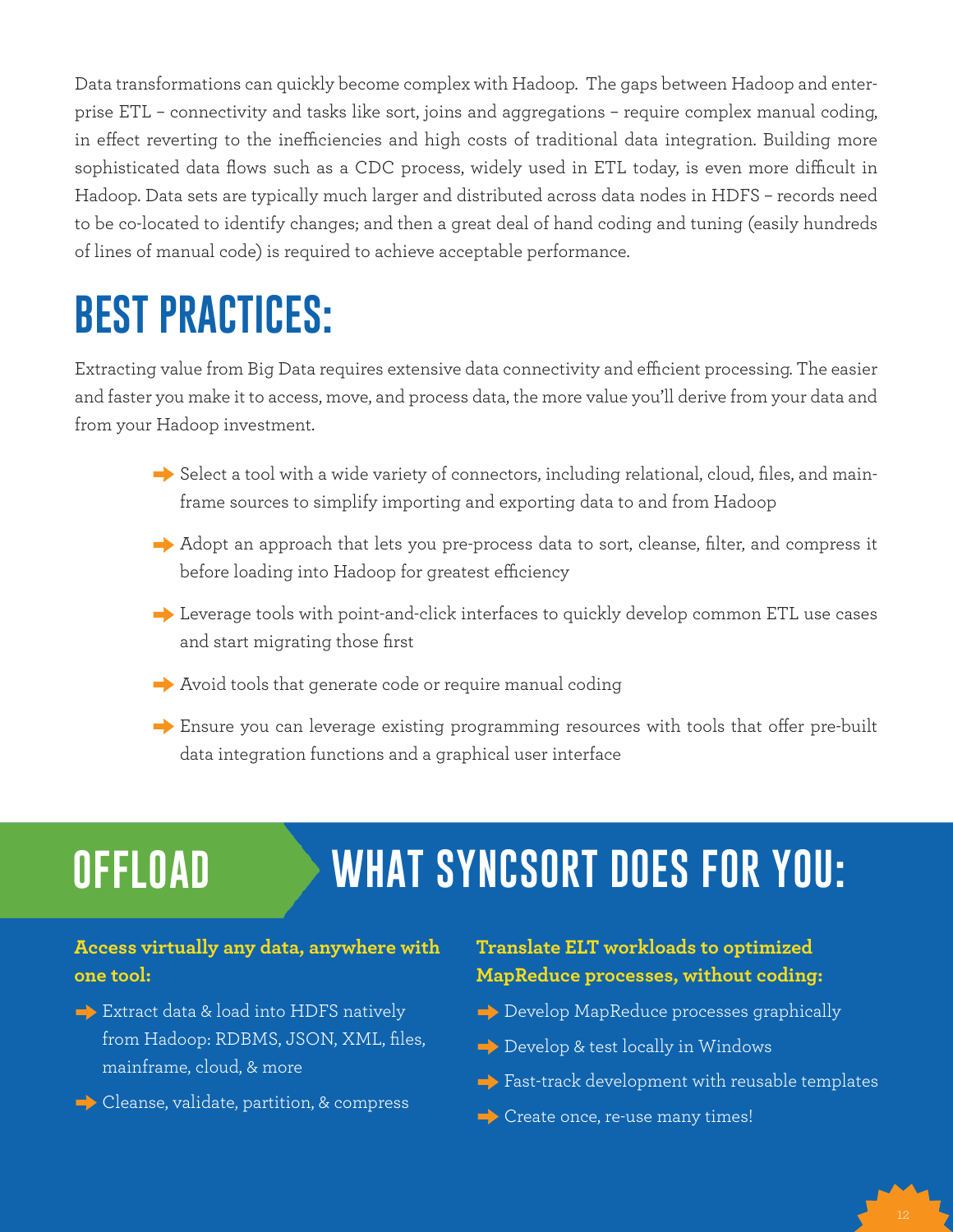## **PHASE III: OPTIMIZE & SECURE**

*How can you optimize your processing inside of Hadoop and ensure you are laying a secure foundation for an enterprise data hub?*

As you shift more ELT processes to Hadoop, you now need to make sure you have the tools and processes in place to manage, secure, and operationalize your enterprise data hub for ongoing success. There's no quicker way to thwart your transition to Hadoop than by failing to meet deadlines, missing performance SLAs, or raising security concerns. In addition, the organization expects the same level of functionality and services provided when transformations were done in Teradata, only faster and less costly. Hadoop is lowering the cost structure of processing data at scale. However, deploying Hadoop at the enterprise level is not free and significant hardware and IT productivity costs can damage ROI. Although Hadoop leverages commodity hardware, when dealing with large numbers of nodes, hardware costs add up. Programming resources – e.g., HiveQL, Pig, Java, MapReduce – can also prove expensive and compromise productivity.

Many data integration tools work peripherally to Hadoop – generating Hive, Pig, or Java – adding a layer of overhead that hurts performance. Some of these tools generate code that can be sub-optimal, requiring organizations to spend weeks if not months trying to optimize transformations. Typically this requires additional steps in the graphical user interface (GUI) or finally resorting to hand coding user-defined functions in Java, or other languages. ETL solutions that are tightly integrated with Hadoop, have a built-in optimizer, and avoid code generation are easier to deploy and maintain with no performance impact or hurdles down the road.

> One of the challenges with conducting data transformations in Teradata is limited metadata which makes impact analysis, job tracking, and re-usability impossible. BTEQ scripts which routinely contain thousands of lines of code have to be hand coded again for each job and maintained manually. Ensuring metadata capabilities as part of Hadoop ETL to simplify management and re-usability is essential when meeting SLAs.

> > Information is one of the most valuable assets of any organization and with Big Data comes even bigger responsibility. Therefore, the ability to maintain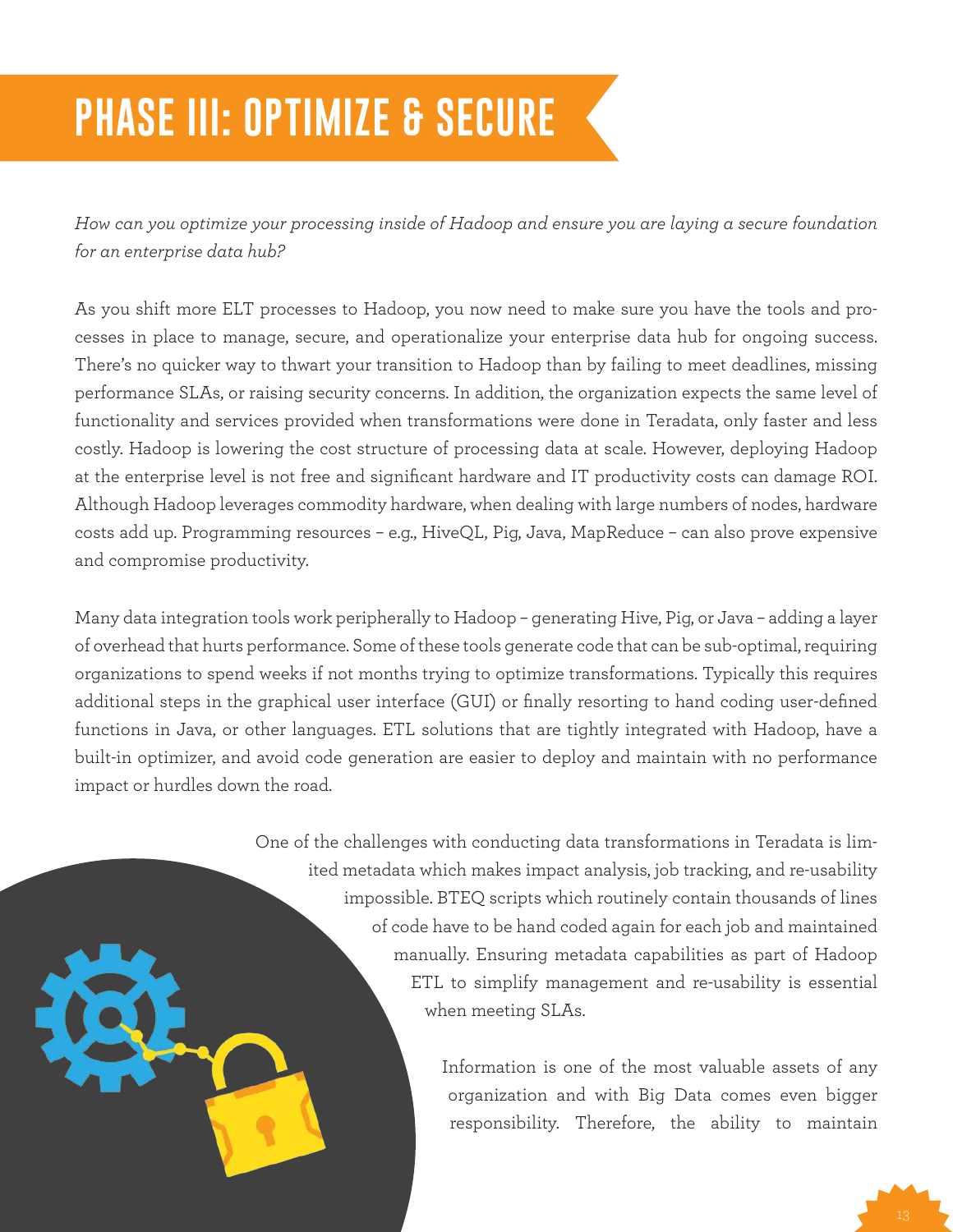enterprise-level data security in Hadoop is also critical, yet capabilities to secure data integration processes in Hadoop are limited. While some ETL tools offer GUIs and connectivity, they provide their own security models which can be difficult to integrate and synchronize with your own enterprise standard. Support for tight security requirements using existing security infrastructure is essential.

As organizations shift ELT processes to Hadoop, it is important to make sure the Hadoop ETL environment is enterprise-ready. Capabilities that facilitate large-scale deployments, monitoring, and administration will be key to overcome resistance to change and accelerate adoption.

#### **BEST PRACTICES:**

Securing your Hadoop environment and ensuring SLAs as you offload Teradata will help pave the way for future Hadoop initiatives. To do this:

- → Understand how different solutions specifically interact with Hadoop and the type and amount of code they generate
- →Identify an approach that complements the benefits of open source to deliver savings and efficiencies
- → Consider a tool with native Hadoop integration to meet performance SLAs and avoid unnecessary overhead
- →Seek solutions that offer a metadata repository to enable re-use of developments and data lineage tracking
- → Make sure security isn't compromised. Any viable approach must leverage existing infrastructure to control and secure all your data
- → Select tools with no-hassle support for common authentication protocols such as LDAP and Kerberos to load and extract data to/from Hadoop as well as executing jobs
- → Look for tools that offer scalable approaches to deploy, monitor, and administer your Hadoop ETL environment

### **OPTIMIZE & SECURE WHAT SYNCSORT DOES FOR YOU:**

#### **Optimize:**

- → Get more throughput per node
- → Accelerate existing MapReduce, Hive, & Pig processes

#### **Secure:**

- →Leading support for Kerberos & LDAP
- →Secure data loads & extracts
- $\rightarrow$  Secure job execution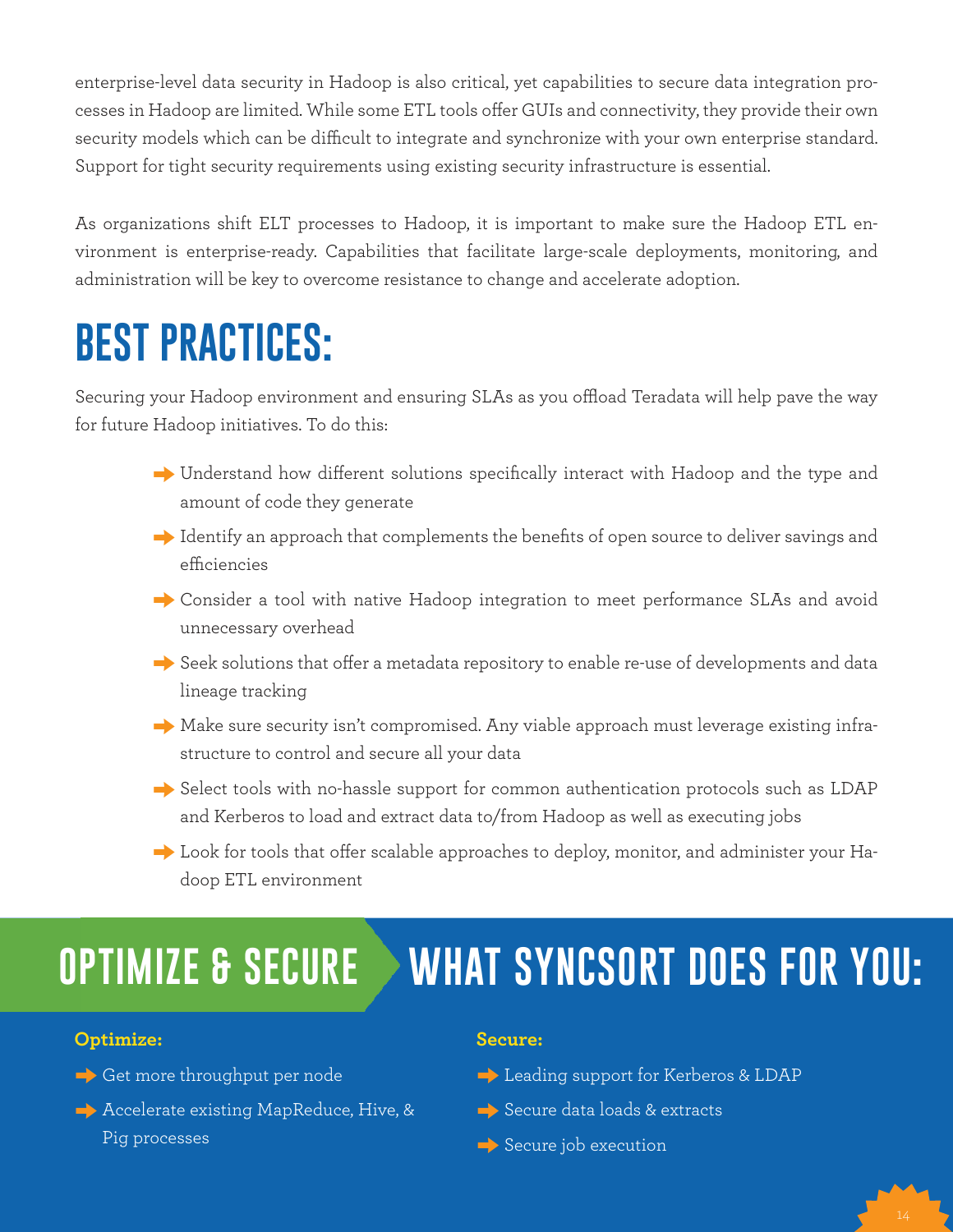## **SHIFTING ELT WORKLOADS TO HADOOP**

Organizations are shifting heavy ELT workloads from Teradata to Hadoop in order to reduce costs and free up database capacity for faster analytics and end-user queries.



But Hadoop is not a complete ETL solution – its primary intent is as an operating system for Big Data. Therefore, offloading data and workloads from Teradata into Hadoop can be intimidating. How do you know where to begin, and what will deliver the most savings? How can you make sure you have all the tools you need to access and move your data and processing? And once you do that, you'll need to optimize all the processes inside Hadoop and guarantee secure data access.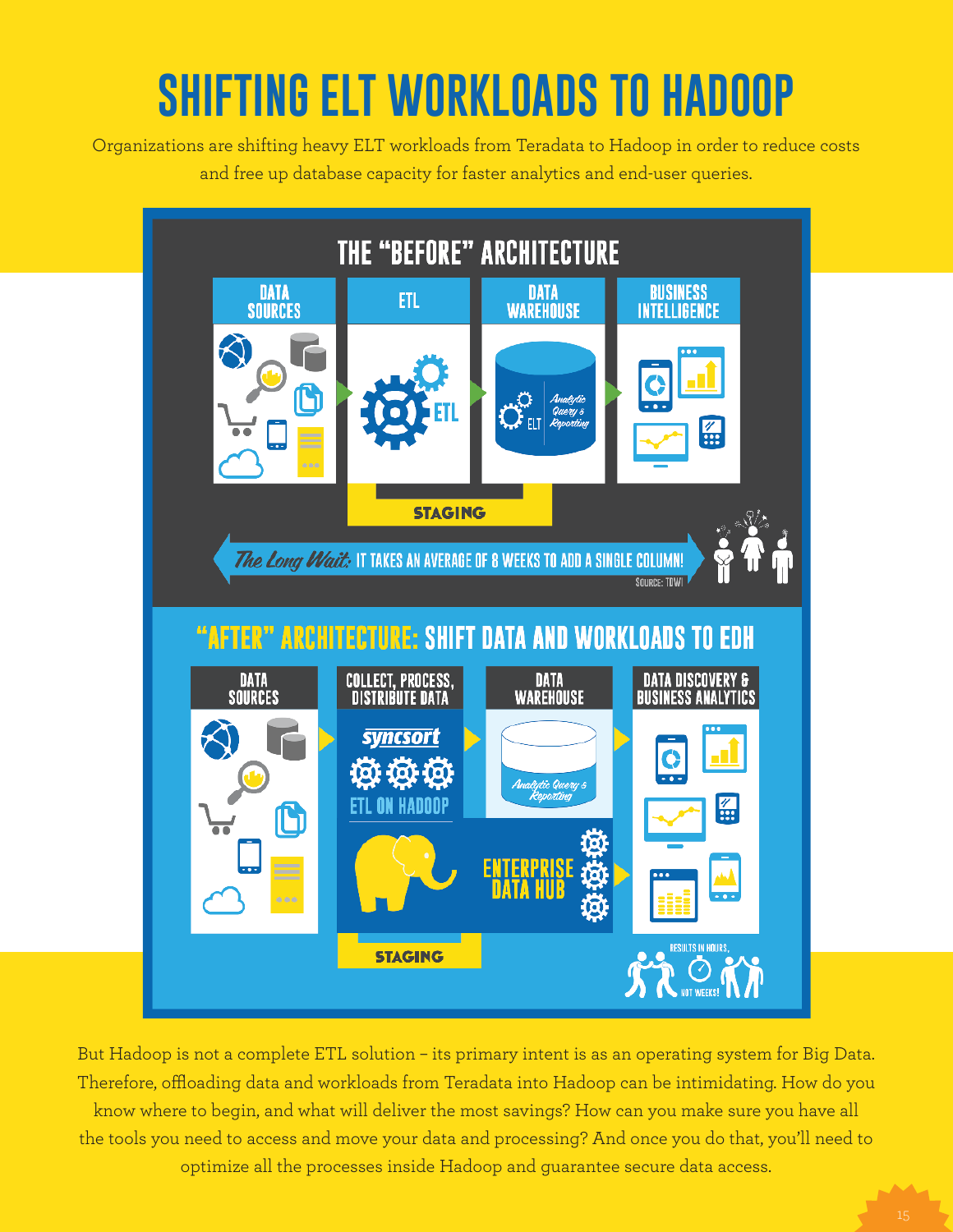## **SYNCSORT'S TERADATA OFFLOAD SOLUTION**

Syncsort provides targeted offload solutions, specifically designed to address these challenges. Start with Syncsort's offload solutions to save money while building your enterprise data hub to power next-generation big data analytics.

## **CHALLENGE: IDENTIFY**

How do you determine which processes are suitable for offload as well as how many resources target processes consume?

- →Integrated analysis of all enterprise data warehouse data and workloads to identify data and processes suitable for offload
- → Understand and document complex BTEQ scripts

Teradata ingests data from multiple and diverse sources. How do you bring all these sources into Hadoop?

## **CHALLENGE: CONNECTIVITY**

- → One tool to connect all data sources and targets including relational databases, appliances, files, JSON, XML, cloud, and even mainframe
- → Connects Hadoop to all your data without coding
- →Pre-processes data prior to loading it into Hadoop for performance and storage savings
- → Unique capabilities to read, translate, and distribute mainframe data with Hadoop
- → Data Connector APIs providing unlimited opportunities to tap new data sources and targets as needs evolve

## **CHALLENGE: SECURITY**

New data approaches must be secure. How do you ensure secure data movement and access?

→ Keep data secure with market-leading support for common authentication protocols such as LDAP and Kerberos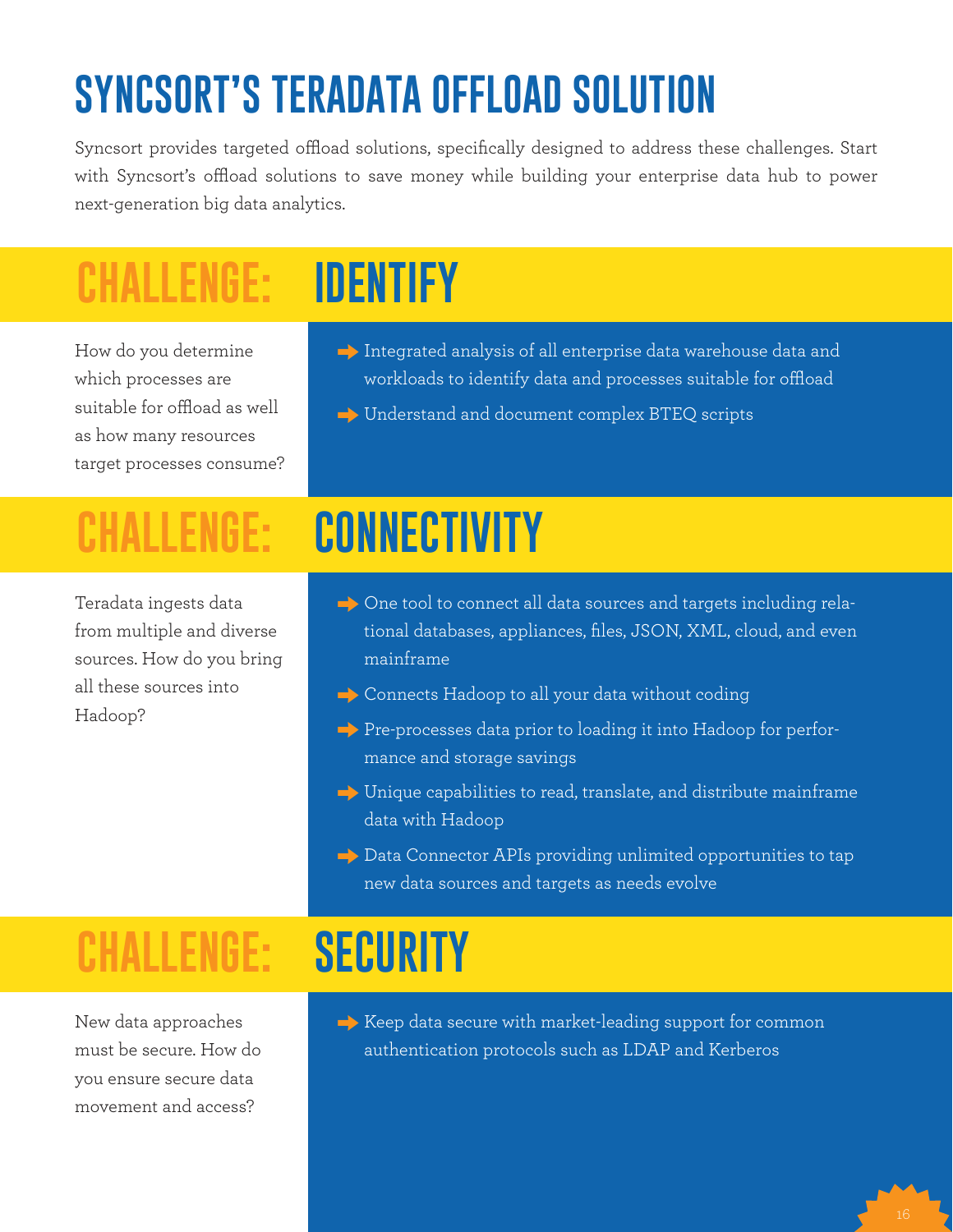### **CHALLENGE: EXPERTISE**

How do you take BTEQ expertise and make those skills relevant in Hadoop?

- → A "no coding" approach; complex Java, Pig or HiveQL code is replaced with a powerful, easy-to-use graphical development environment
- → Comprehensive built-in transformations with MapReduce jobs with Mappers and Reducers out-of-the-box
- → A library of Use Case Accelerators to overcome a steep learning curve and quickly develop common ETL tasks such as CDC, aggregations, joins, and more in Hadoop
- → The ability to develop and test locally in a Windows-based graphical user interface, then deploy in Hadoop
- → The first and only Hadoop ETL-as-a-service solution for Amazon EMR, accelerating productivity while leveraging the massive scalability of the Amazon cloud

How will you manage and maintain the new Hadoop-based ETL processes?

### **CHALLENGE: OPTIMIZATION**

- → Built-in metadata capabilities for increased re-usability, impact analysis, and data lineage
- $\rightarrow$  Run natively within Hadoop; the runtime engine executes on all nodes as an integral part of the Hadoop framework
- →Seamlessly integrate with Cloudera Manager for one-click deployment and upgrade of Syncsort Hadoop ETL solutions across the entire Hadoop cluster
- →Provide full integration with Hadoop Jobtracker for easier monitoring of MapReduce ETL jobs; tightly integrate with all major Hadoop distributions, including Apache, Cloudera, Hortonworks, MapR, PivotalHD and even Amazon EMR
- →Plug into existing Hadoop clusters to seamlessly optimize existing HiveQL and MapReduce jobs for even greater performance and more efficient use of Hadoop clusters
- → Automatically self-optimize based on resources and tasks to deliver faster, sustainable performance and efficiency per node with a Smart ETL Optimizer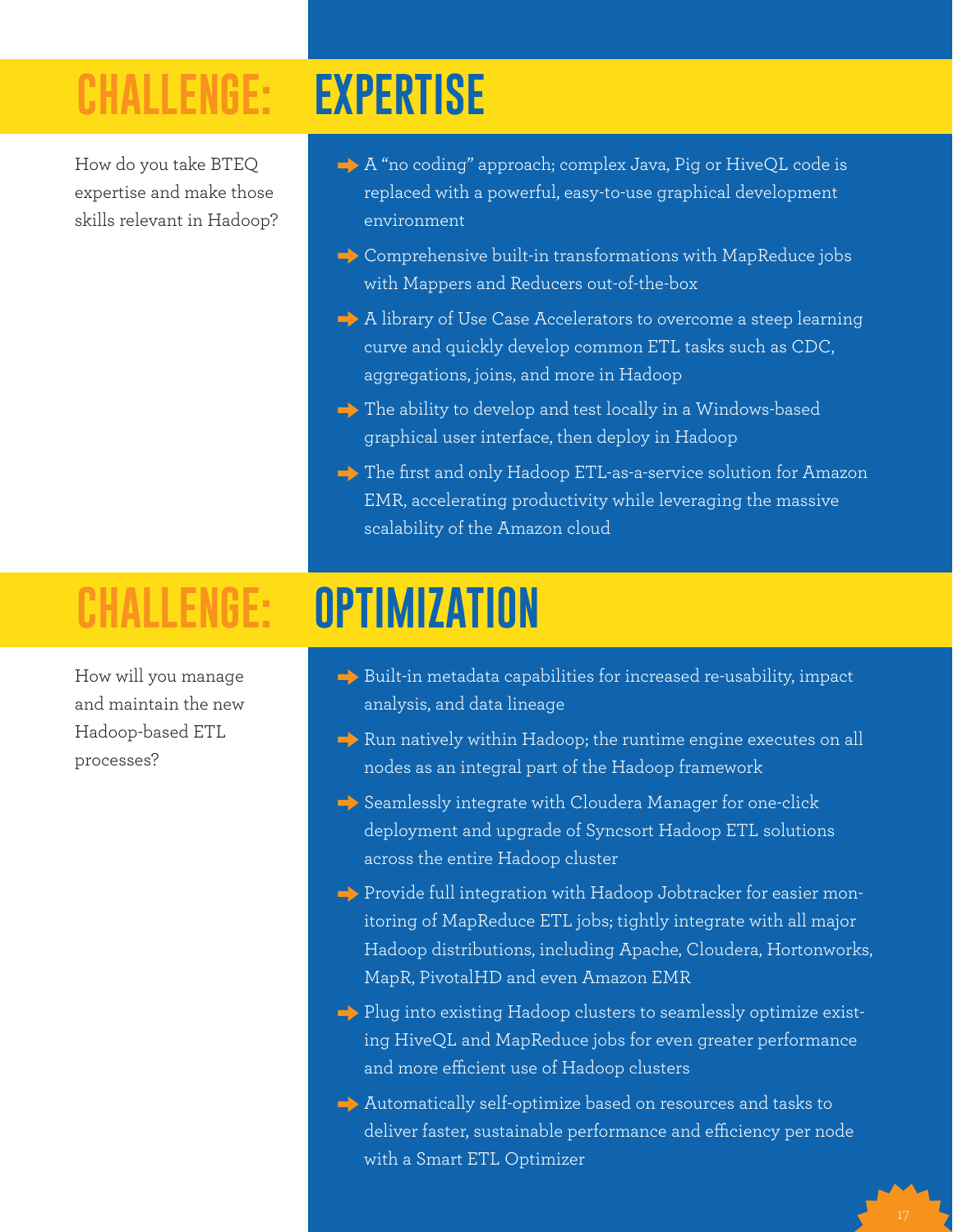Your Teradata data warehouse is a key investment; use it wisely – for fast, interactive user queries, speedof-thought analysis, and business intelligence. Teradata still plays and will continue to play a vital role for many organizations. But by offloading data and heavy ELT workloads from Teradata onto Hadoop you can free up expensive data warehouse capacity for more value-added activities and cost savings. The three-phased approach outlined here can ensure you are laying the foundation for an enterprise data hub that will help you achieve your business objectives.

- →**PHASE I: IDENTIFY** infrequently used "cold" and "warm" data. Pinpoint heavy workloads to prioritize for transformation. In most cases 20% of data transformations consume up to 80% of resources.
- → **PHASE II: OFFLOAD** expensive data and workloads to Hadoop quickly and securely with a single tool. Easily replicate and optimize existing workloads without coding.
- →**PHASE III: OPTIMIZE & SECURE** the new environment. Optimize performance for maximum throughput per node. Manage and secure all of your data with enterprise-class tools.

#### **ONE FRAMEWORK, BLAZING PERFORMANCE, IRON-CLAD SECURITY, DISRUPTIVE ECONOMICS**